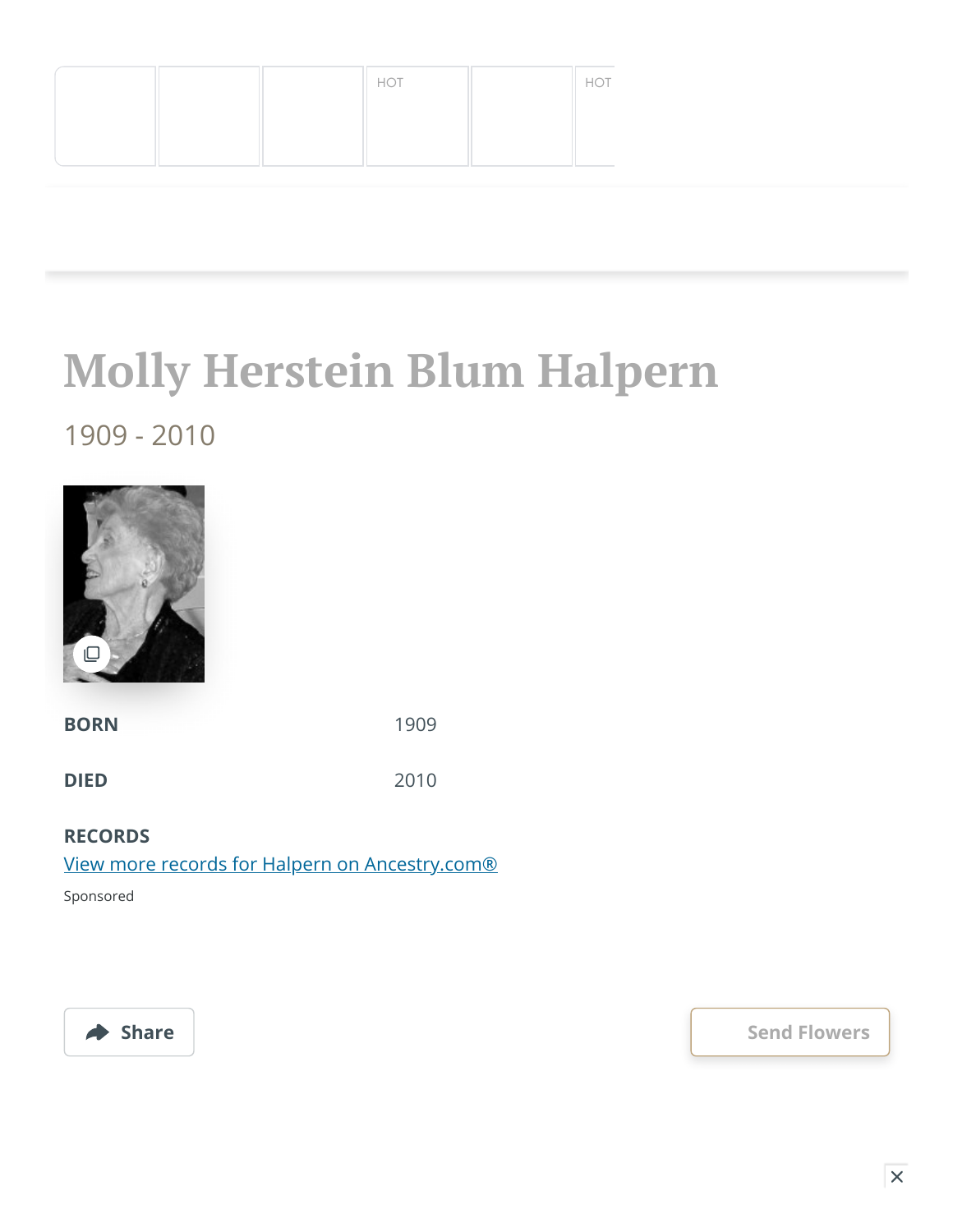olly Herstein Blum Halpern passed away Oct. 25, 2010, just shy of her 101st birthday.

 $\sum$  sh She is survived by her daughter, Arlene Shatsky of Oxnard; her son, Richard Blum and daughter-in-law Nancee, of Iowa City, Iowa; five grandchildren, six great-grandchildren, and a great-great-granddaughter; as well as her sister, Sally Leviton of St. Paul, Minn.

Born in Russia, Dec. 5, 1909, she was hesitant to discuss her age until she reached the age of 100. She called her 100th birthday and the accompanying celebration, "The best day of my life!"

Molly was twice married. Her husband David Blum with whom she had two children died in 1971. In 1982 she married Casper Halpern and they had some very happy years together. Molly considered her stepchildren and step-grandchildren to very much be a part of her family and loved them dearly. In recent years, Molly deeply enjoyed the championship and love of Jack Ryan. Molly loved to dance and regularly did so with her folk dance group where she had many dear friends.

No one lives to be 100 years old without the help of many fine caregivers. Molly's caregivers included Ofelia De Jesus, the staff of Westwood Horizons, and The Venturan Convalescent Home.

There will be a graveside service for Molly at 1 p.m. on Wednesday, Oct. 27 at The Home of Peace Cemetery, 4334 Whittier Blvd, Los Angeles. Memorial Contributions may be made to the Harmony Hill Retreat Center, 7362 E. State Route 106, Union, WA 98592 or [www.harmonyhill.org](http://www.harmonyhill.org/). Arrangements are under the direction of the Ted Mayr Funeral Home, 3150 Loma Vista Rd., Ventura. Condolences may be left at [www.TedMayrFuneralHome.com.](http://www.tedmayrfuneralhome.com/)